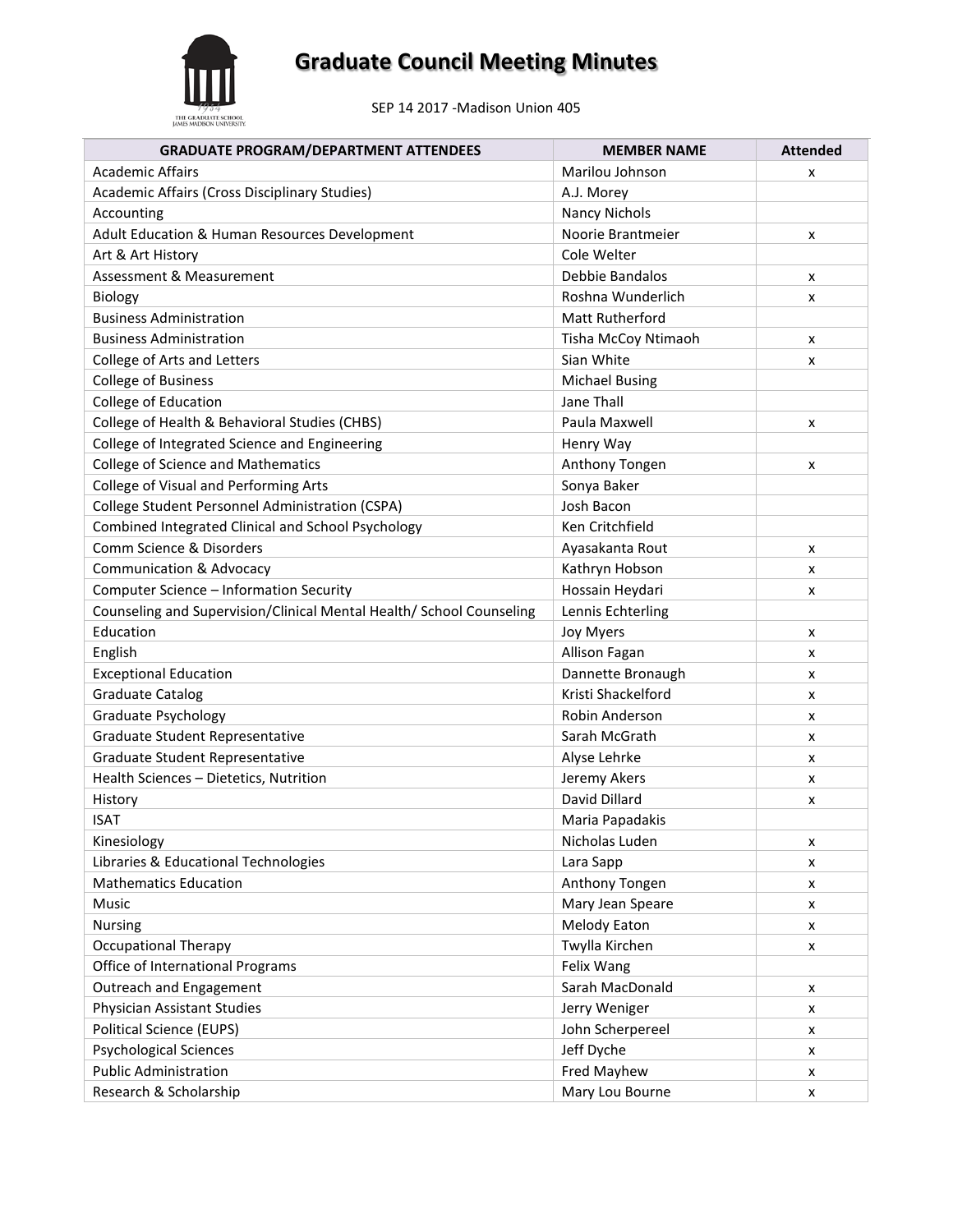SEP 14 2017 - Madison Union 405

| <b>GRADUATE PROGRAM/DEPARTMENT ATTENDEES</b> | <b>MEMBER NAME</b> | <b>Attended</b> |
|----------------------------------------------|--------------------|-----------------|
| School Psychology                            | Tammy Gilligan     |                 |
| Sports and Recreation Leadership             | Julie Wallace Carr | x               |
| Strategic Leadership                         | Karen Ford         | x               |
| The Graduate School                          | Laura Ryman        | x               |
| The Graduate School                          | Lynette Michael    | x               |
| The Graduate School Associate Dean           | Terry Dean         | x               |
| The Graduate School Associate Dean           | Michael Stoloff    |                 |
| The Graduate School Dean (Chair)             | Jie Chen           | x               |
| <b>WRTC</b>                                  | Jennifer Almield   | x               |

#### **1. Approval of the Graduate Council Retreat Minutes 05/19/2017**

#### *a. Minutes Approved.*

o Dannette Bronaugh motions to approve; Debra Bandalos seconds the motion to approve the minutes.

#### **2. Announcements, Reports, and Updates:**

#### *a. Introduction of Michael Klein and Cristy Magaña*

- o Dr. Michael Klein, Director of the Cohen Center, is introduced (though he is not present at the meeting today).
- o Cristy Magaña, Assistant to the Dean, is introduced.

#### *b. Enrollment outcome for Fall 17*

o Graduate enrollment was up by 5% according to the most recent report from Office of Institutional Research, almost a 100-student increase. 1,804 is the current grad student enrollment. The Dean thanked everyone for all their hard work.

#### *c. APR Report Response*

o The TGS response to the APR external report has been submitted to the Provost and will be shared after it is reviewed and approved.

#### *d. GSA Report (Please see page 3)*

- o Sarah McGrath is the New President of GSA; she made the announcement found on page 3.
- o All are encouraged to participate in GSA and for programs to select Representatives.
- o The use of the Cohen Graduate Student Development Center for Graduate Students will be overseen by Terry.

#### *e. TGS Open House: Wednesday, Oct 4th, 2017 (2:00-4:00PM)*

- $\circ$  TGS has moved to Madison Hall 4<sup>th</sup> floor.
- o The Graduate School, Access & Inclusion, and Undergraduate Admissions have partnered to have the Open House.
- o All are welcome to attend and enjoy refreshments. Informative Posters and new spaces such as the Cohen Graduate Student Professional Development Center are to be introduced.
- o GSA is encouraged to come and promote the organization and all are encouraged to invite students to attend.
- o Invitations will be sent to the entire campus via email.

#### *f. The New Online Curriculum System*

- o Kristi Shackelford introduced the new system called Curriculog. Requests for one-on-one training or group training are available by contacting her office. All are encouraged to use the online system if creating new program changes. The system is integrated with PeopleSoft.
- o Courses that are pending have been moved to this program.

#### *g. Student Services Announcements*

- o Terry references the Graduate Council Announcements (see attachment) and mentions various deadlines to address any questions which may arise.
- o Program Curriculum Changes are due March 15, which is the last Graduate Council Meeting.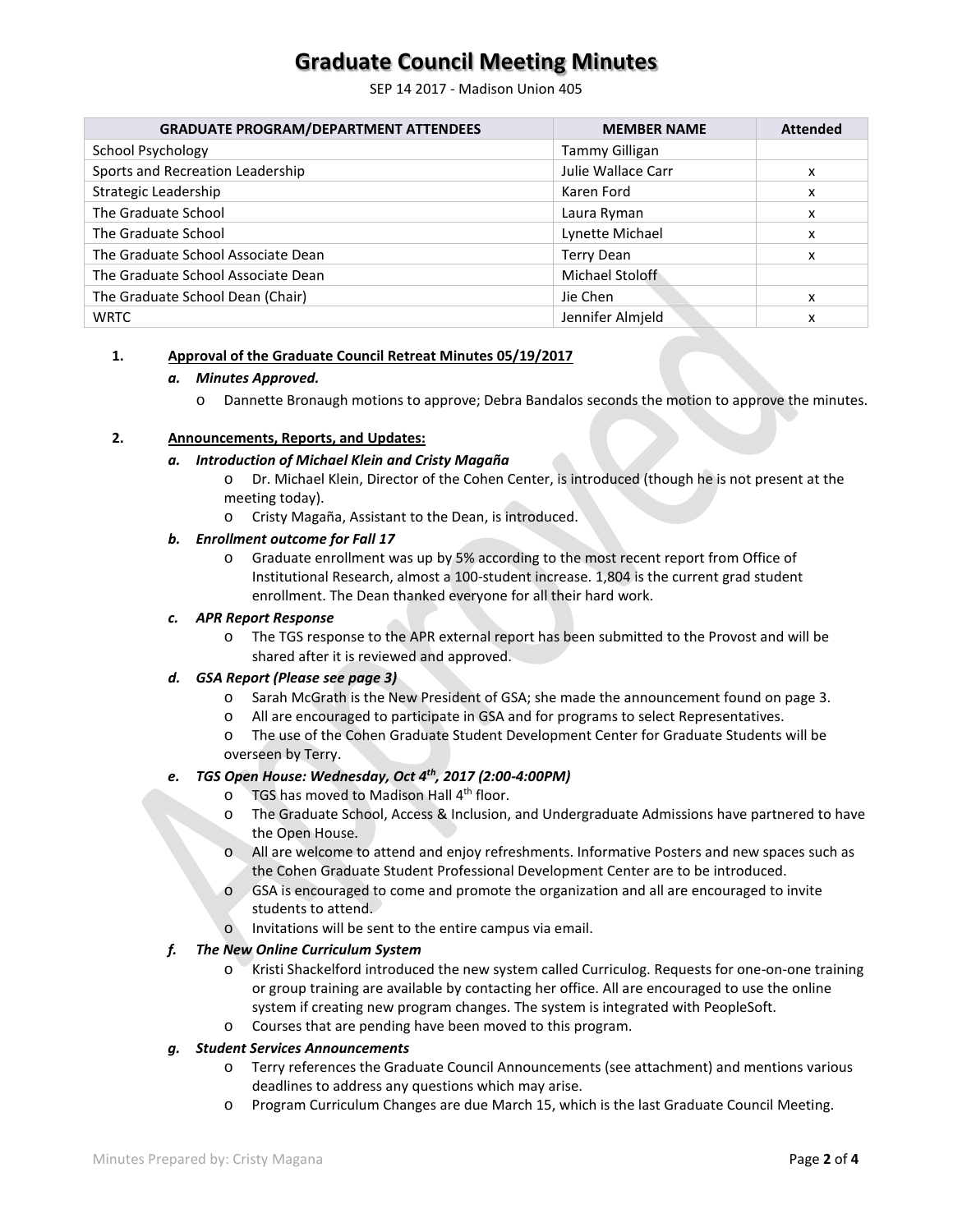SEP 14 2017 - Madison Union 405

- o 3MT is Jan 25th- Award prize information coming soon and workshops available to help prepare participants.
- o The 3MT competition is the first of its kind at JMU. It is a national competition used amongst many universities. All are encouraged to attend. This event will be utilized to generate interest in prospective and current students, in research, among donors, and increase of student involvement.
- o Cohen Center rebranding and mission information coming soon from Michael Klein.
- o President Alger's email was discussed on Inclusion Task Force: members include Graduate Faculty which are involved in varying degrees. All are encouraged to identify and keep graduate education and experiences of graduate students in mind as they work on issues.
- o An inquiry of graduate student involvement to serve as members in Inclusion Task Force has been made; at this moment GC is soliciting nominations of graduate students- Terry will follow up with an email to all, but all are welcome to submit a nomination.
- o The time commitment and will vary by charge in the Task Force. The details will vary by working group, graduate students will be a voice on behalf of students.

#### **3. Discussion and Action Items:**

#### *a. Grad Council Representative Election*

- o The previous representatives will be unable to continue and we need new volunteers to serve as representatives.
- o CAP meeting schedule for 2017 2018; Meetings will be held 1:15 2:15 p.m. in Moody conference Room (Mondays)
	- October 16- Organizational Meeting
	- November 13
	- December 4
	- January 22
	- February 19
	- March 19
	- April 16
- o CAP- 2 Faculty Representatives have been requested and the following volunteer:
	- Deborah Bandalos and Fred Mayhew.
	- All voted in favor; none opposed.

#### *b. Grad Council Representative Appointments*

- o CAP GSA Representatives: Sarah McGrath, Alyse Lehrke
- 
- 
- o C&I Chairs: Terry Dean

o Honor Council: Nancy Nichols<br>
o A-Team: Michael Stolof A-Team: Michael Stoloff/Terry Dean<br>C&I Chairs: Terry Dean<br>Terry Dean

#### *c. Executive Committee*

- o According to a recommendation made by the APR external review team and the discussion in the TGS Summer Retreat, The Graduate Council will reenact the Executive Committee to explore and discuss specific issues as a task force.
- o Based on the Graduate Council Bylaws, the Chair will send a request to each Academic Dean to nominate a Graduate Council Member to serve on this committee in the next two weeks.
- o Immediate tasks for the Committee include updating the bylaws and restructuring the Graduate Council.
- o This is a good opportunity for the Graduate Council to improve process and become more nimble.